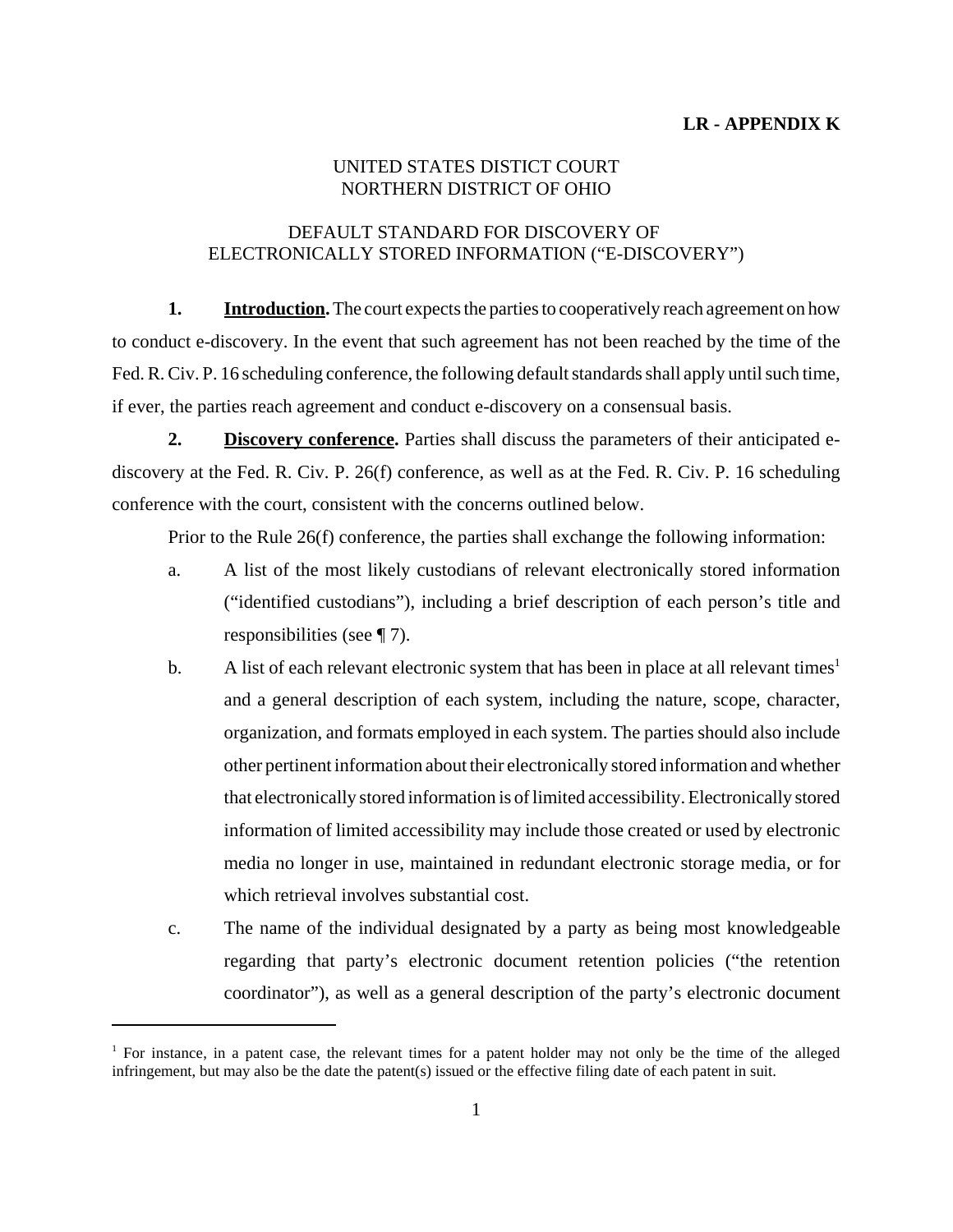retention policies for the systems identified above (see ¶ 6).

- d. The name of the individual who shall serve as that party's "e-discovery coordinator" (see  $\P$  3).
- e. Provide notice of any problems reasonably anticipated to arise in connection with ediscovery.

To the extent that the state of the pleadings does not permit a meaningful discussion of the above by the time of the Rule 26(f) conference, the parties shall either agree on a date by which this information will be mutually exchanged or submit the issue for resolution by the court at the Rule 16 scheduling conference.

**3.** E-discovery coordinator. In order to promote communication and cooperation between the parties, each party to a case shall designate a single individual through which all ediscovery requests and responses are coordinated ("the e-discovery coordinator"). Regardless of whether the e-discovery coordinator is an attorney (in-house or outside counsel), a third party consultant, or an employee of the party, he or she must be:

- a. Familiar with the party's electronic systems and capabilities in order to explain these systems and answer relevant questions.
- b. Knowledgeable about the technical aspects of e-discovery, including electronic document storage, organization, and format issues.
- c. Prepared to participate in e-discovery dispute resolutions.

The Court notes that, at all times, the attorneys of record shall be responsible for responding to e-discovery requests. However, the e-discovery coordinators shall be responsible for organizing each party's e-discovery efforts to insure consistency and thoroughness and, generally, to facilitate the e-discovery process. The ultimate responsibility for complying with e-discovery requests rests on the parties. Fed. R. Civ. P. 37(f).

**4. Timing of e-discovery.** Discovery of relevant electronically stored information shall proceed in a sequenced fashion.

a. After receiving requests for document production, the parties shall search their documents, other than those identified as limited accessibility electronically stored information, and produce relevant responsive electronically stored information in accordance with Fed. R. Civ. P. 26(b)(2).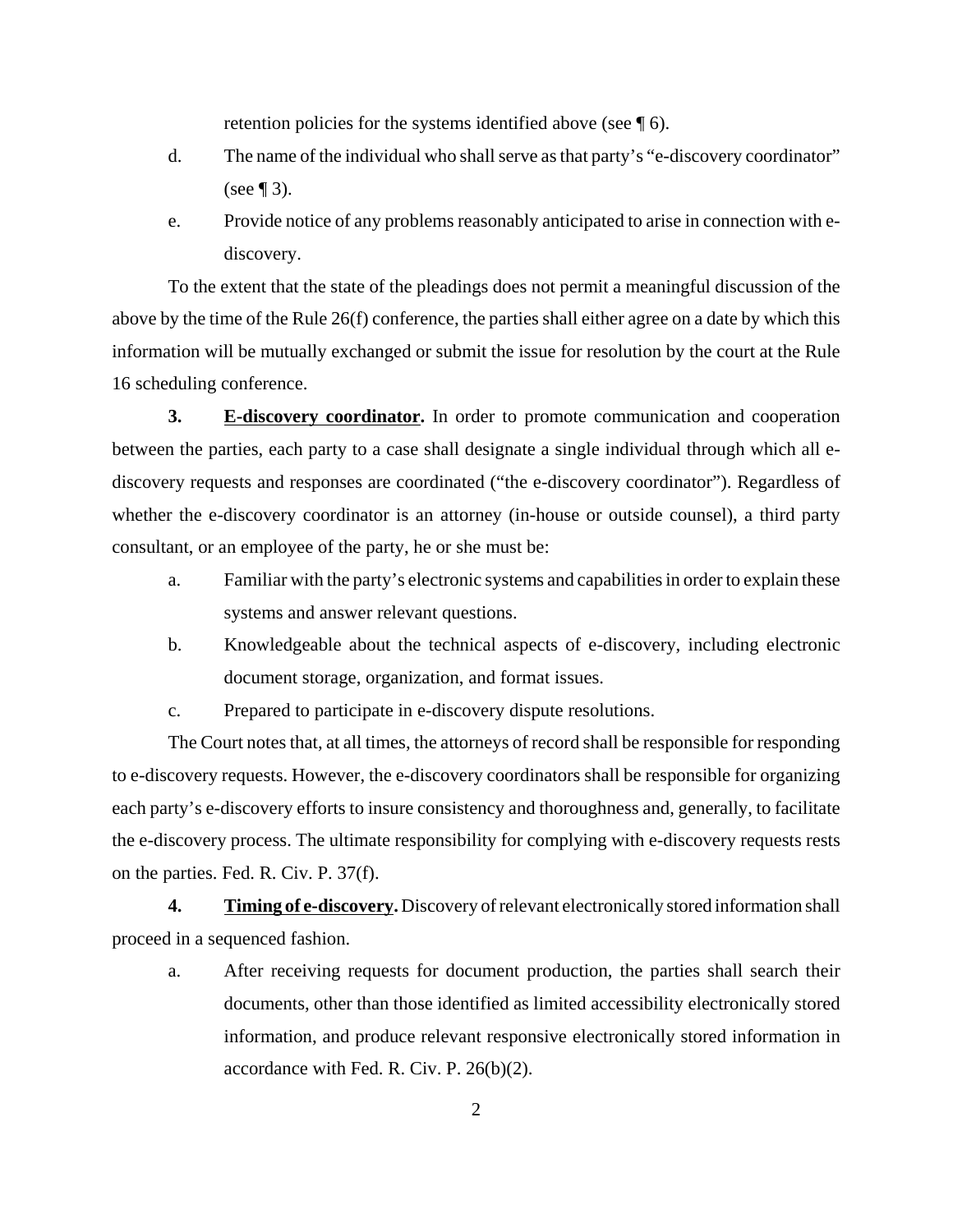- b. Electronic searches of documents identified as of limited accessibility shall not be conducted until the initial electronic document search has been completed. Requests for information expected to be found in limited accessibility documents must be narrowly focused with some basis in fact supporting the request.
- c. On-site inspections of electronic media under Fed. R. Civ. P. 34(b) shall not be permitted absent exceptional circumstances, where good cause and specific need have been demonstrated.

**5. Search methodology.** If the parties intend to employ an electronic search to locate relevant electronically stored information, the parties shall disclose any restrictions as to scope and method which might affect their ability to conduct a complete electronic search of the electronically stored information. The parties shall reach agreement as to the method of searching, and the words, terms, and phrases to be searched with the assistance of the respective e-discovery coordinators, who are charged with familiarity with the parties' respective systems. The parties also shall reach agreement as to the timing and conditions of any additional searches which may become necessary in the normal course of discovery. To minimize the expense, the parties may consider limiting the scope of the electronic search (*e.g.*, time frames, fields, document types).

**6. Format.** If, during the course of the Rule 26(f) conference, the parties cannot agree to the format for document production, electronically stored information shall be produced to the requesting party as image files (*e.g.*, PDF or TIFF). When the image file is produced, the producing party must preserve the integrity of the electronic document's contents, *i.e.*, the original formatting of the document, its metadata and, where applicable, its revision history. After initial production in image file format is complete, a party must demonstrate particularized need for production of electronically stored information in their native format.

**7.** Retention. Within the first thirty (30) days of discovery, the parties should work toward an agreement (akin to the standard protective order) that outlines the steps each party shall take to segregate and preserve the integrity of all relevant electronically stored information. In order to avoid later accusations of spoliation, a Fed. R. Civ. P. 30(b)(6) deposition of each party's retention coordinator may be appropriate.

The retention coordinators shall: